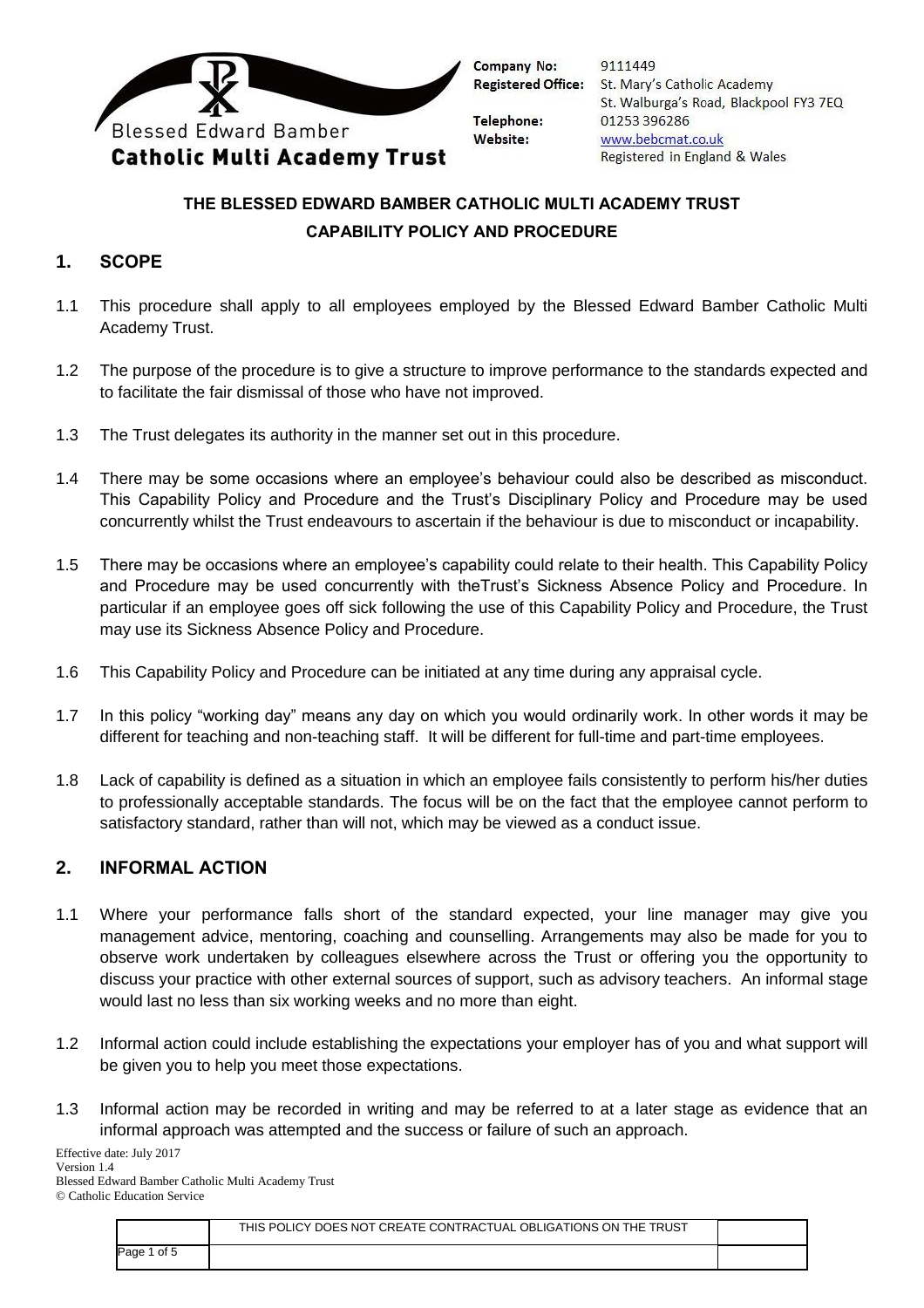### **3. CAPABILITY, FINAL CAPABILITY AND APPEAL MANAGERS**

| <b>Employee</b><br>Level  | <b>First/Second</b><br>Capability<br>$Meeting$ – the<br>Capability<br><b>Manager</b> | <b>Final Capability</b><br>$Meeting$ – the<br><b>Final Capability</b><br><b>Manager</b> | <b>Appeal Manager</b><br>(re Written<br><b>Warnings</b> )          | <b>Appeal Manager</b><br>(re Dismissal) |
|---------------------------|--------------------------------------------------------------------------------------|-----------------------------------------------------------------------------------------|--------------------------------------------------------------------|-----------------------------------------|
| CEO/Executive<br>Director | <b>Board Director</b><br>appointed by the<br>Chair of the<br>Board                   | Chair of the<br>Board                                                                   | <b>Trust Appeal</b><br>Panel                                       | <b>Trust Appeal</b><br>Panel            |
| Headteacher               | <b>CEO/Executive</b><br>Director                                                     | <b>Board Director</b><br>appointed by the<br>Chair                                      | Chair of the<br>Board                                              | <b>Trust Appeal</b><br>Panel            |
| All other<br>employees    | Headteacher                                                                          | <b>CEO/Executive</b><br>Director                                                        | <b>Board Director</b><br>appointed by the<br>Chair of the<br>Board | <b>Trust Appeal</b><br>Panel            |

### **4. ALTERNATIVE ACTION**

- 1.1 There may be a situation where the Capability Manager considers that a recent promotion or job change has been a contributory factor in any unsatisfactory performance and that informal action has not been or is unlikely to be effective.
- 1.2 The Capability Manager may offer you the option of taking a voluntary demotion as an alternative to proceeding with a First Capability Meeting.

## **5. FIRST CAPABILITY MEETING**

- 1.1 The Capability Manager will produce a Performance Report setting out:
	- 1.1.1 What aspects of your performance are causing concern
	- 1.1.2 What specific performance standards are expected
	- 1.1.3 The support that has been provided to you so far
- 1.2 This Performance Report will be sent to you at least 5 working days before the First Capability Meeting.
- 1.3 At the First Capability Meeting you will have an opportunity to comment upon the Performance Report and to discuss the professional shortcomings, possible support guidance and monitoring.
- 1.4 If the Capability Manager concludes that performance is satisfactory you will no longer be subject to these procedures.

|             | THIS POLICY DOES NOT CREATE CONTRACTUAL OBLIGATIONS ON THE TRUST |  |
|-------------|------------------------------------------------------------------|--|
| Page 2 of 5 |                                                                  |  |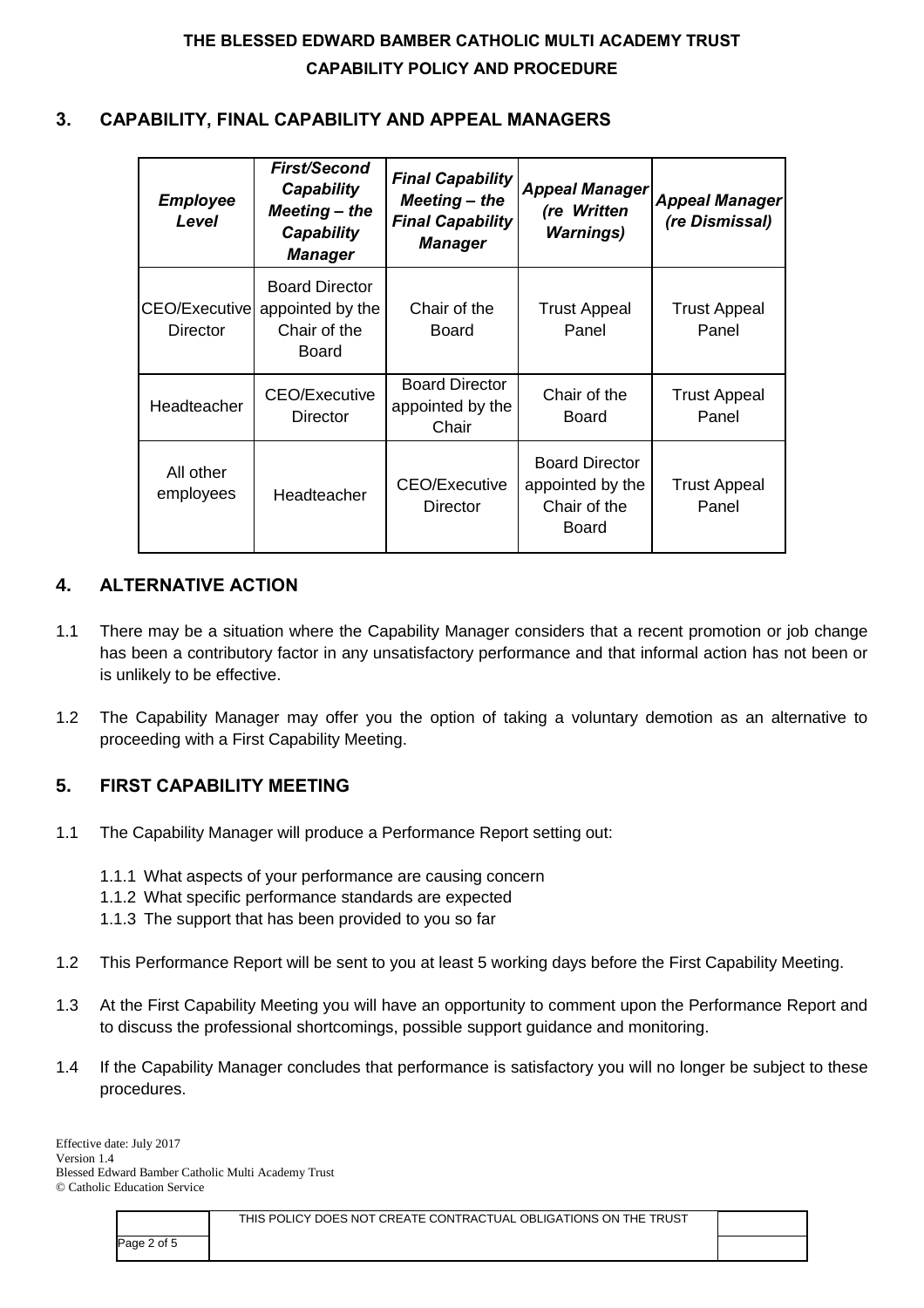- 1.5 If the Capability Manager concludes that performance is unsatisfactory you will be given a First Written Warning (confirmed in writing) which will
	- 1.1.1 Identify the professional shortcomings
	- 1.1.2 Give clear guidance on the improved sustainable standard of performance needed to exit the capability procedure
	- 1.1.3 Explain the support that will be available, and how performance will be monitored over the Assessment Period
	- 1.1.4 Identify the timetable for improvement and agree a date for the next Capability Meeting
	- 1.1.5 Make it clearly understood that failure to improve may lead to dismissal.
- 1.5 The length of the Assessment Period following a First Written Warning will be at least 4 working weeks and no more than 12 working weeks.
- 1.6 If the Assessment Period is less than 12 working weeks, it may be extended by the Capability Manager to no more than 12 working weeks in total if there is sufficient evidence of progress towards the required standards.
- 1.7 You may appeal against a First Written Warning by writing to the Clerk to the Board within 5 working days of being sent the Written Warning.
- 1.8 The submission of an appeal does not delay the implementation of the Assessment Period.
- 1.9 Any appeal should normally be heard within 20 working days of the Clerk to the Board receiving your appeal.

#### **6. SECOND CAPABILITY MEETING**

- 1.1 The Capability Manager will prepare an Updated Performance Report recording the assessments, support and evaluation of your performance during the Assessment Period. This Report may be prepared and sent on the last day of the Assessment Period.
- 1.2 This Report will be presented to you at least 5 working days before the Second Capability meeting.
- 1.3 If the Capability Manager concludes that performance is satisfactory you will no longer be subject to these procedures. The first written warning will remain on file for 12 months.
- 1.4 If after the Second Capability Meeting the Capability Manager considers that your performance remains unsatisfactory you will be given a Final Written Warning setting an Assessment Period of no less than six working weeks and no more than eight and setting the date for the Final Capability Meeting. You will be informed that failure to make satisfactory sustainable improvement may result in your dismissal.
- 1.5 You may appeal against a Final Written Warning by writing to the Clerk to the Board within 5 working days of being sent the Final Written Warning.
- 1.6 The submission of an appeal does not delay the implementation of the Assessment Period.
- 1.7 Any appeal should normally be heard within 20 working days of the Clerk to the Board receiving your appeal.

Effective date: July 2017 Version 1.4 Blessed Edward Bamber Catholic Multi Academy Trust © Catholic Education Service

|             | THIS POLICY DOES NOT CREATE CONTRACTUAL OBLIGATIONS ON THE TRUST |  |
|-------------|------------------------------------------------------------------|--|
| Page 3 of 5 |                                                                  |  |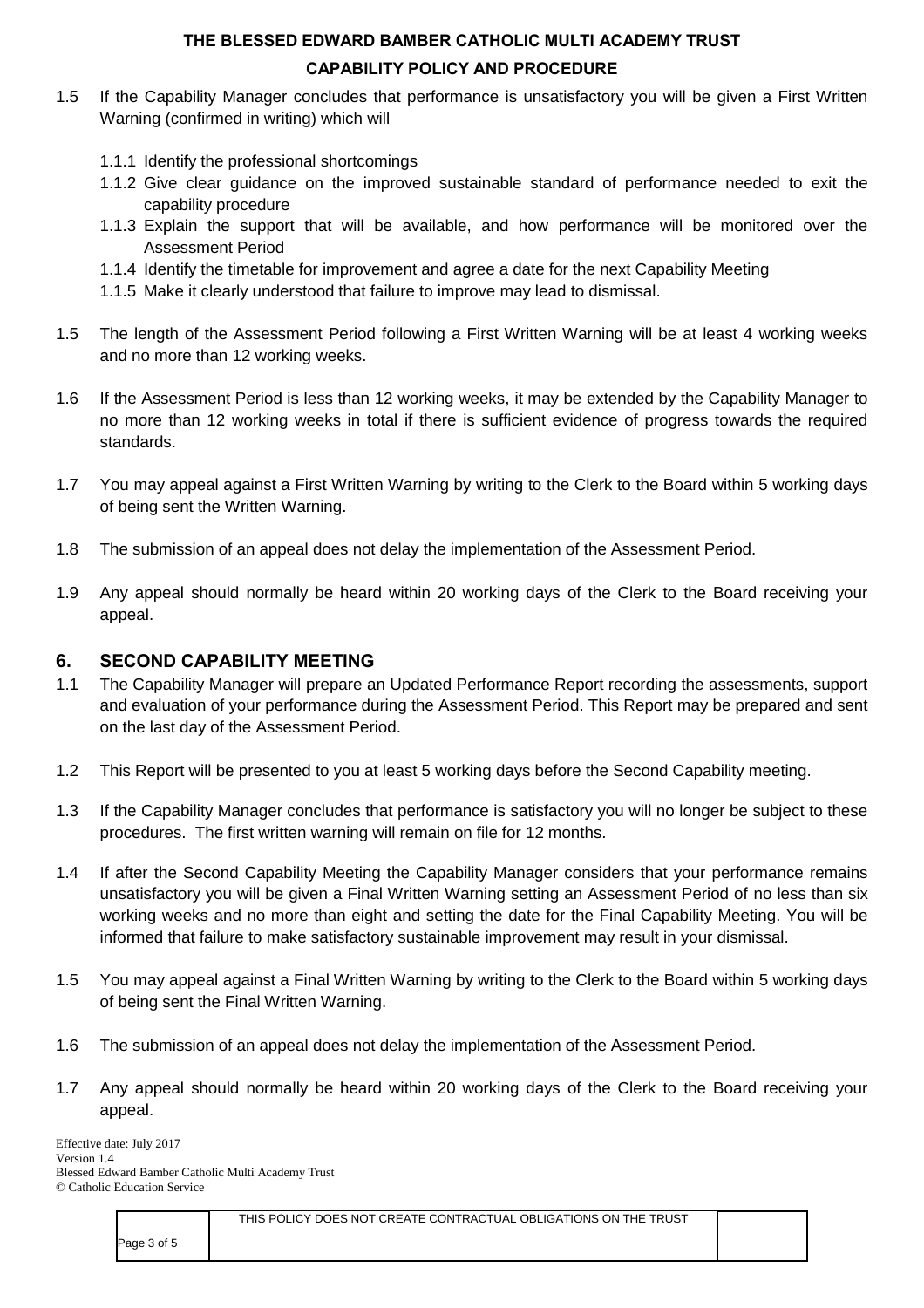### **7. FINAL CAPABILITY MEETING**

- 1.1 The Capability Manager will prepare a Final Performance Report recording the assessments, support and evaluation of your performance during the Assessment Period. This report may be prepared and sent on the last day of the Assessment Period.
- 1.2 This report will be presented to you at least 5 working days before the Final Capability Meeting.
- 1.3 If the Capability Manager concludes that performance is satisfactory you will no longer be subject to these procedures. The final written warning will remain on file for 18 months.
- 1.4 If after the Final Capability Meeting the Final Capability Manager concludes that your performance remains unsatisfactory and is not capable of sustainable improvement the Final Capability Manager will terminate your employment on notice.
- 1.5 You may appeal against a dismissal on notice by writing to the Clerk to the Board within 10 working days of being sent the notification of termination.
- 1.6 The submission of an appeal does not delay the commencement of the notice period.
- 1.7 If your contract contains a payment in lieu of notice clause the Trust may exercise that clause to bring your contract to an end with immediate effect.
- 1.8 Any appeal should normally be heard by the person or body specified at Paragraph 3 above within 20 working days of the Clerk receiving your appeal.

### **8. TRUST APPEAL PANEL**

- 1.1 The Trust Appeal Panel shall comprise three members not previously involved in the matter..
- 1.2 In the event that there are insufficient members available to participate in a Panel, the Chair of the Board or Vice-Chair as appropriate may appoint associate members to solely participate in the appropriate Panel, on the recommendation of the Diocesan Schools Commission.

### **9. COMPANION**

- 1.1 If you are the subject of any capability meeting, you may be accompanied by a companion who must be either a willing work colleague not involved in the substance of performance issues related to you or an accredited trade union representative of a union recognised by the Trust.
- 1.2 You must let the relevant Manager know who your companion will be at least one working day before the relevant meeting.
- 1.3 If you have any particular need, for example, a disability, you may also be accompanied by a suitable helper.

|             | THIS POLICY DOES NOT CREATE CONTRACTUAL OBLIGATIONS ON THE TRUST |  |
|-------------|------------------------------------------------------------------|--|
| Page 4 of 5 |                                                                  |  |